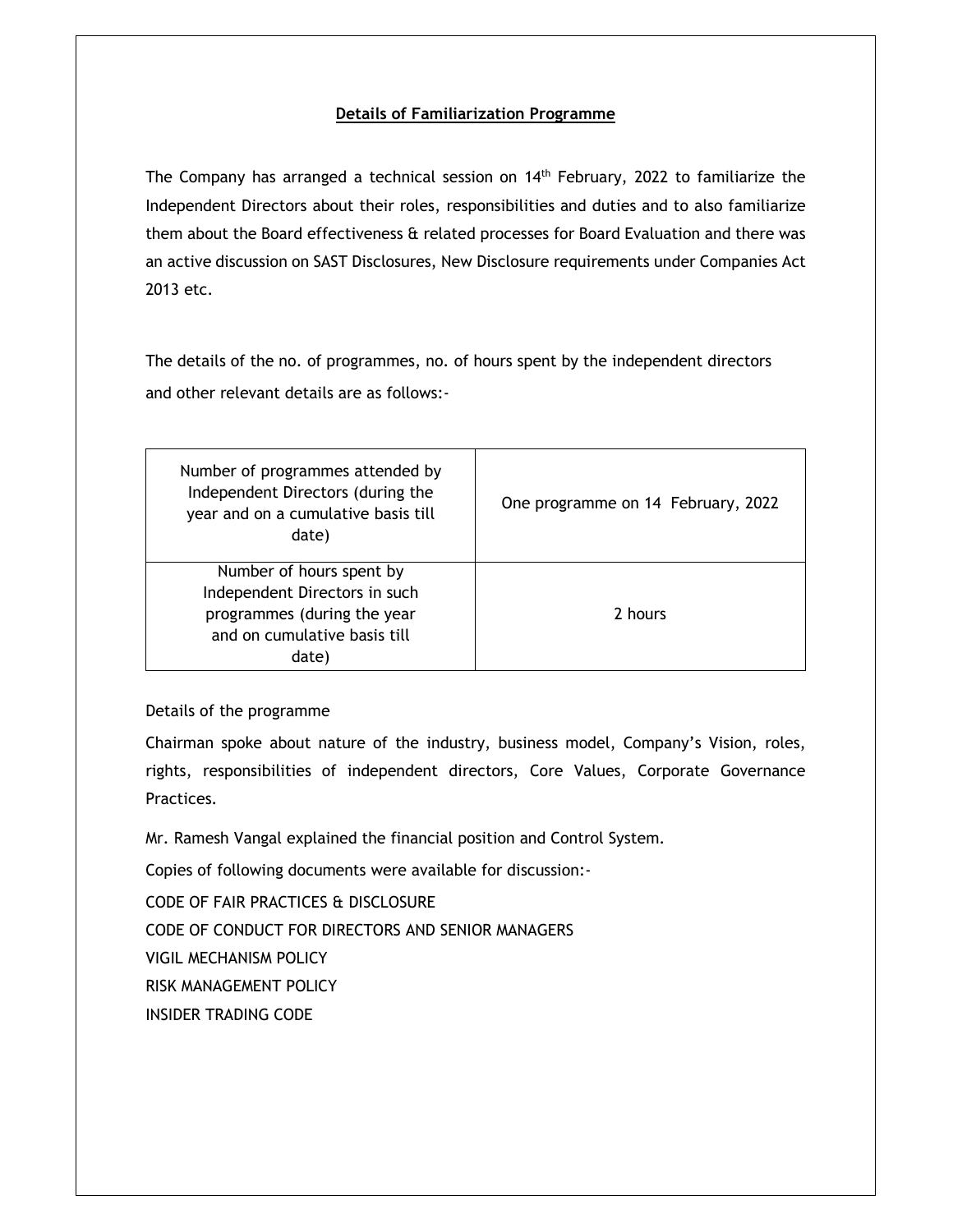The Company has arranged a technical session on 5th December, 2020 to familiarize the Independent Directors about their roles, responsibilities and duties and to also familiarize them about the Board effectiveness & related processes for Board Evaluation and there was an active discussion on SAST Disclosures, New Disclosure requirements under Companies Act 2013 etc.

The details of the no. of programmers, no. of hours spent by the independent directors and other relevant details are as follows:-

| Number of programmes attended by<br>Independent Directors (during the<br>year and on a cumulative basis till<br>date)             | One programme on 5th December, 2020 |
|-----------------------------------------------------------------------------------------------------------------------------------|-------------------------------------|
| Number of hours spent by<br>Independent Directors in such<br>programmes (during the year<br>and on cumulative basis till<br>date) | 2 hours                             |

### Details of the programme

Chairman spoke about nature of the industry, business model, Company's Vision, roles, rights, responsibilities of independent directors, Core Values, Corporate Governance Practices.

Mr. N. Murali Krishna, CFO explained the financial position and Control System.

Copies of following documents were available for discussion:-

CODE OF FAIR PRACTICES & DISCLOSURE

CODE OF CONDUCT FOR DIRECTORS AND SENIOR MANAGERS

VIGIL MECHANISM POLICY

RISK MANAGEMENT POLICY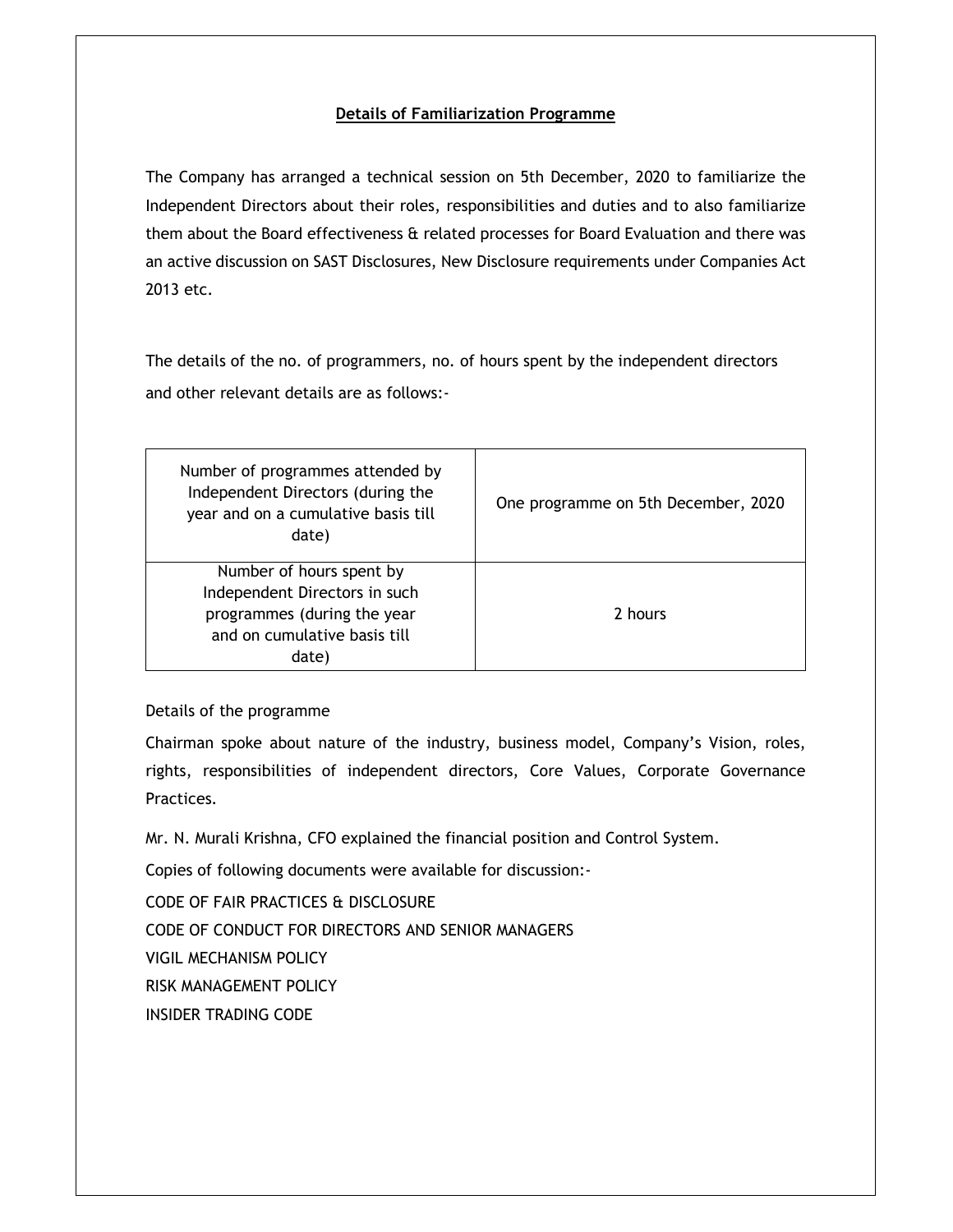The Company has arranged a technical session on 13th February, 2020 to familiarize the Independent Directors about their roles, responsibilities and duties and to also familiarize them about the Board effectiveness & related processes for Board Evaluation and there was an active discussion on SAST Disclosures, New Disclosure requirements under Companies Act 2013 etc.

The details of the no. of programmers, no. of hours spent by the independent directors and other relevant details are as follows:-

| Number of programmes attended by<br>Independent Directors (during the<br>year and on a cumulative basis till<br>date)             | One programme on 13th February, 2020 |
|-----------------------------------------------------------------------------------------------------------------------------------|--------------------------------------|
| Number of hours spent by<br>Independent Directors in such<br>programmes (during the year<br>and on cumulative basis till<br>date) | 4 hours                              |

### Details of the programme

Chairman spoke about nature of the industry, business model, Company's Vision, roles, rights, responsibilities of independent directors, Core Values, Corporate Governance Practices.

Mr. Arvind Agarwal, CFO explained the financial position and Control System.

Copies of following documents were available for discussion:-

CODE OF FAIR PRACTICES & DISCLOSURE

CODE OF CONDUCT FOR DIRECTORS AND SENIOR MANAGERS

VIGIL MECHANISM POLICY

RISK MANAGEMENT POLICY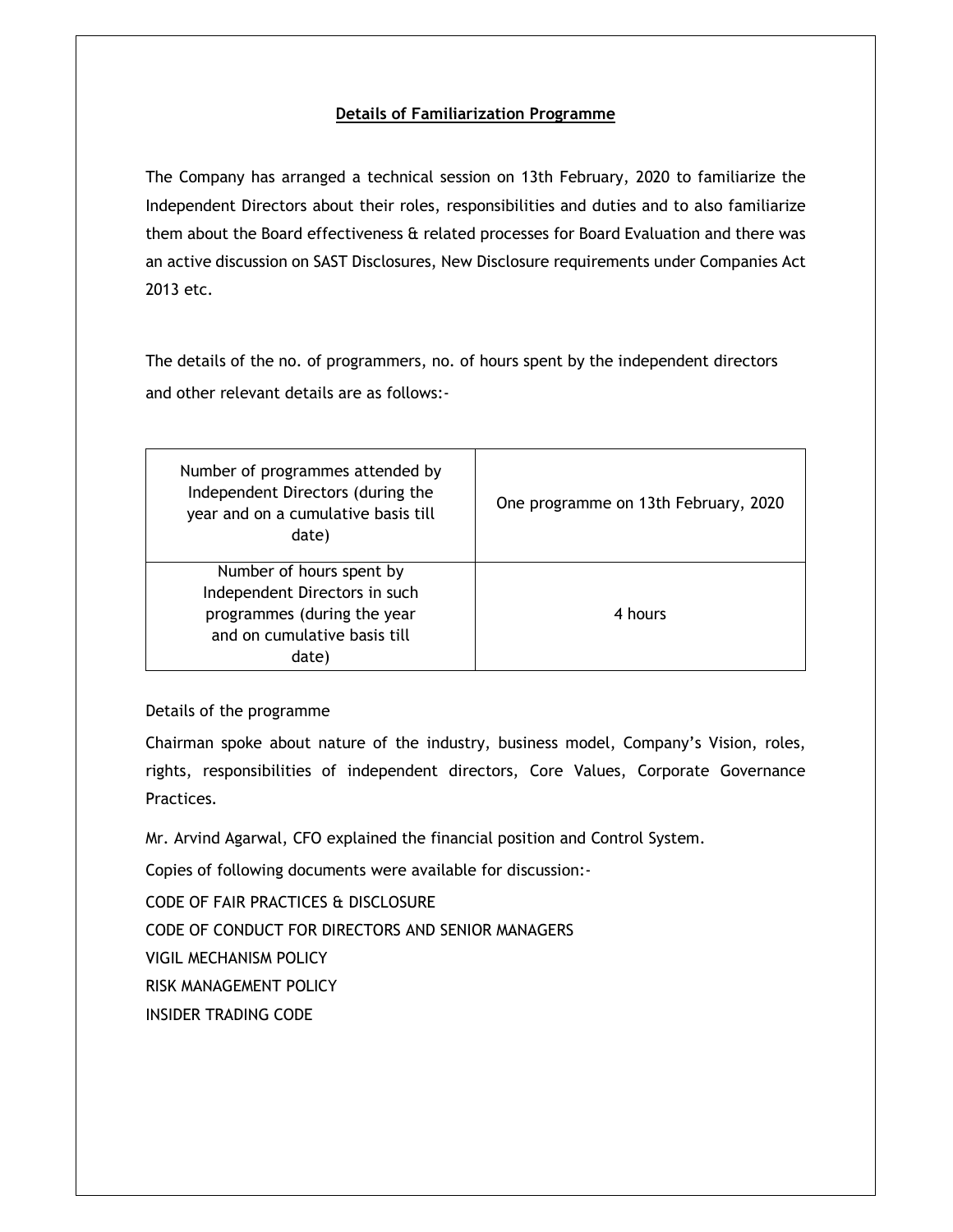The Company has arranged a technical session on 15th November 2018 to familiarize the Independent Directors about their roles, responsibilities and duties and to also familiarize them about the Board effectiveness & related processes for Board Evaluation and there was an active discussion on SAST Disclosures, New Disclosure requirements under Companies Act 2013 etc.

The details of the no. of programmers, no. of hours spent by the independent directors and other relevant details are as follows:-

| Number of programmes attended by<br>Independent Directors (during the<br>year and on a cumulative basis till<br>date)             | One programme on 15th November 2018 |
|-----------------------------------------------------------------------------------------------------------------------------------|-------------------------------------|
| Number of hours spent by<br>Independent Directors in such<br>programmes (during the year<br>and on cumulative basis till<br>date) | 4 hours                             |

Details of the programme

Chairman spoke about Company's Vision, Core Values, Corporate Governance Practices.

Mr. Arvind Agarwal, CFO explained the financial position and Control System.

Copies of following documents were available for discussion:-

CODE OF FAIR PRACTICES & DISCLOSURE

CODE OF CONDUCT FOR DIRECTORS AND SENIOR MANAGERS

VIGIL MECHANISM POLICY

RISK MANAGEMENT POLICY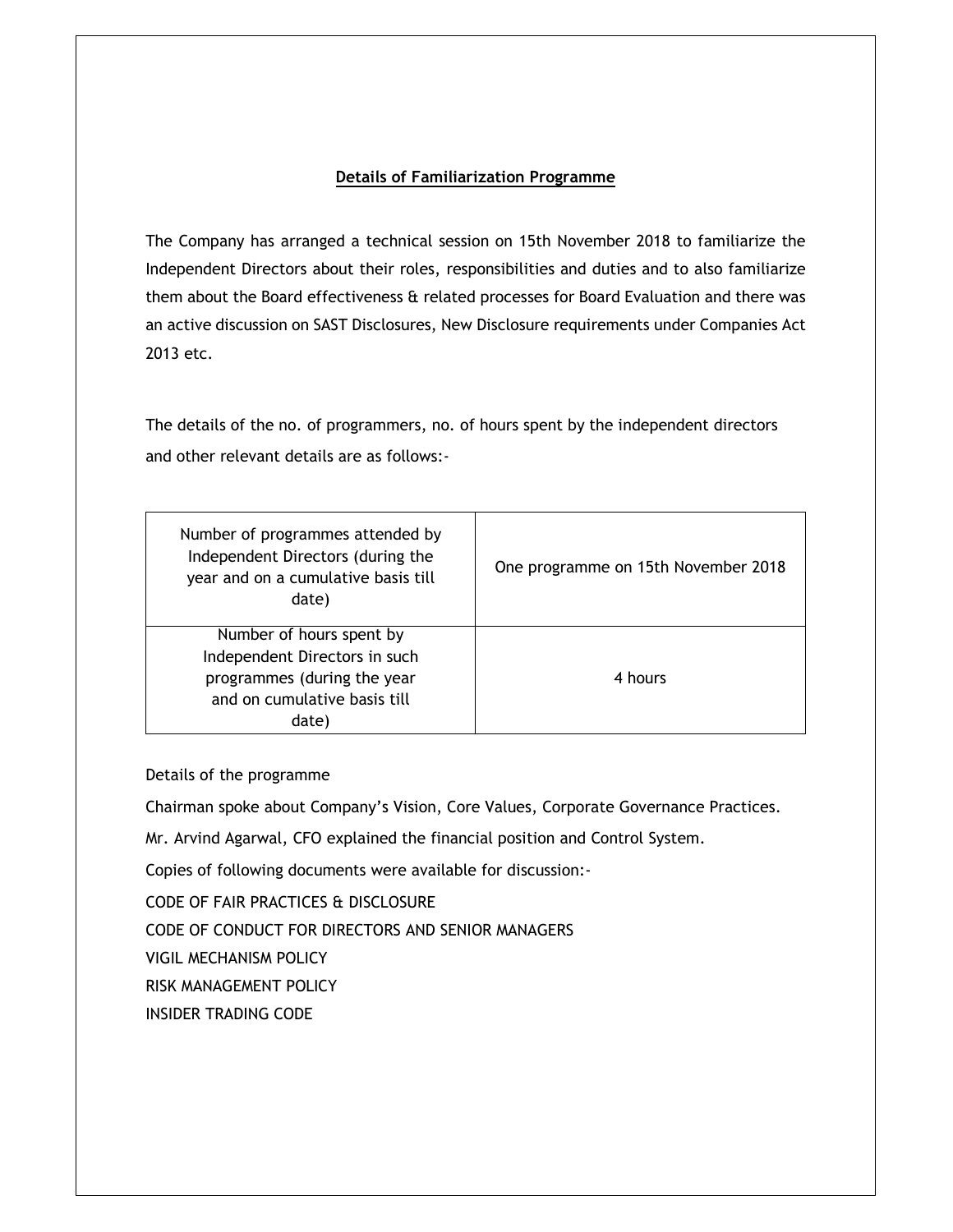The Company has arranged a technical session on 27<sup>th</sup> September 2017 to familiarize the Independent Directors about their roles, responsibilities and duties and to also familiarize them about the Board effectiveness & related processes for Board Evaluation and there was an active discussion on SAST Disclosures, New Disclosure requirements under Companies Act 2013 etc.

The details of the no. of programmers, no. of hours spent by the independent directors and other relevant details are as follows:-

| Number of programmes attended by<br>Independent Directors (during the<br>year and on a cumulative basis till<br>date)             | One programme on 27 <sup>th</sup> September 2017 |
|-----------------------------------------------------------------------------------------------------------------------------------|--------------------------------------------------|
| Number of hours spent by<br>Independent Directors in such<br>programmes (during the year<br>and on cumulative basis till<br>date) | 4 hours                                          |

Details of the programme

Chairman spoke about Company's Vision, Core Values, Corporate Governance Practices.

Mr. Arvind Agarwal, CFO explained the financial position and Control System.

Copies of following documents were available for discussion:-

CODE OF FAIR PRACTICES & DISCLOSURE

CODE OF CONDUCT FOR DIRECTORS AND SENIOR MANAGERS

VIGIL MECHANISM POLICY

RISK MANAGEMENT POLICY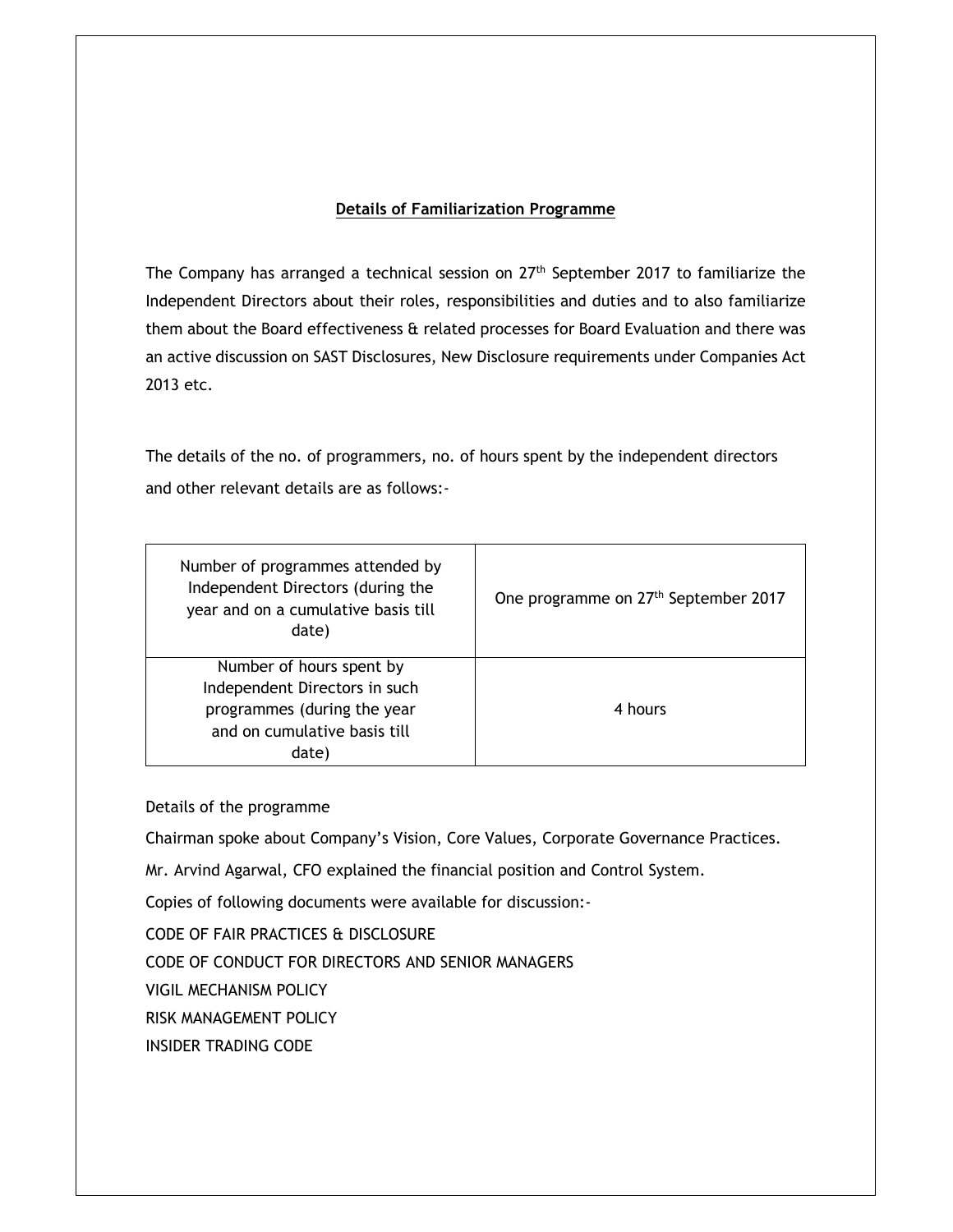The details of the no. of programmes, no. of hours spent by the independent directors and other relevant details are as follows:-

The Company has arranged a technical session on 16th November, 2016 to familiarize the Independent Directors about their roles, responsibilities and duties and to familiarize them about the Board effectiveness.

| Number of programmes attended by<br>Independent Directors (during the<br>year and on a cumulative basis till<br>date)             | One programme on 16th November, 2016 |
|-----------------------------------------------------------------------------------------------------------------------------------|--------------------------------------|
| Number of hours spent by<br>Independent Directors in such<br>programmes (during the year<br>and on cumulative basis till<br>date) | 4 hours                              |

Details of the programme

Chairman spoke about Company's Vision, Core Values, Corporate Governance Practices.

Mr. J P Singh, CEO, explained the Growth Strategies and Business Operations.

Mr. Arvind Agarwal, CFO explained the financial position and Control System.

Copies of following documents were available for discussion:-

CODE OF FAIR PRACTICES & DISCLOSURE

CODE OF CONDUCT FOR DIRECTORS AND SENIOR MANAGERS

VIGIL MECHANISM POLICY

RISK MANAGEMENT POLICY

INSIDER TRADING CODE

The Directors sought clarifications on some points which were explained by the CFO.